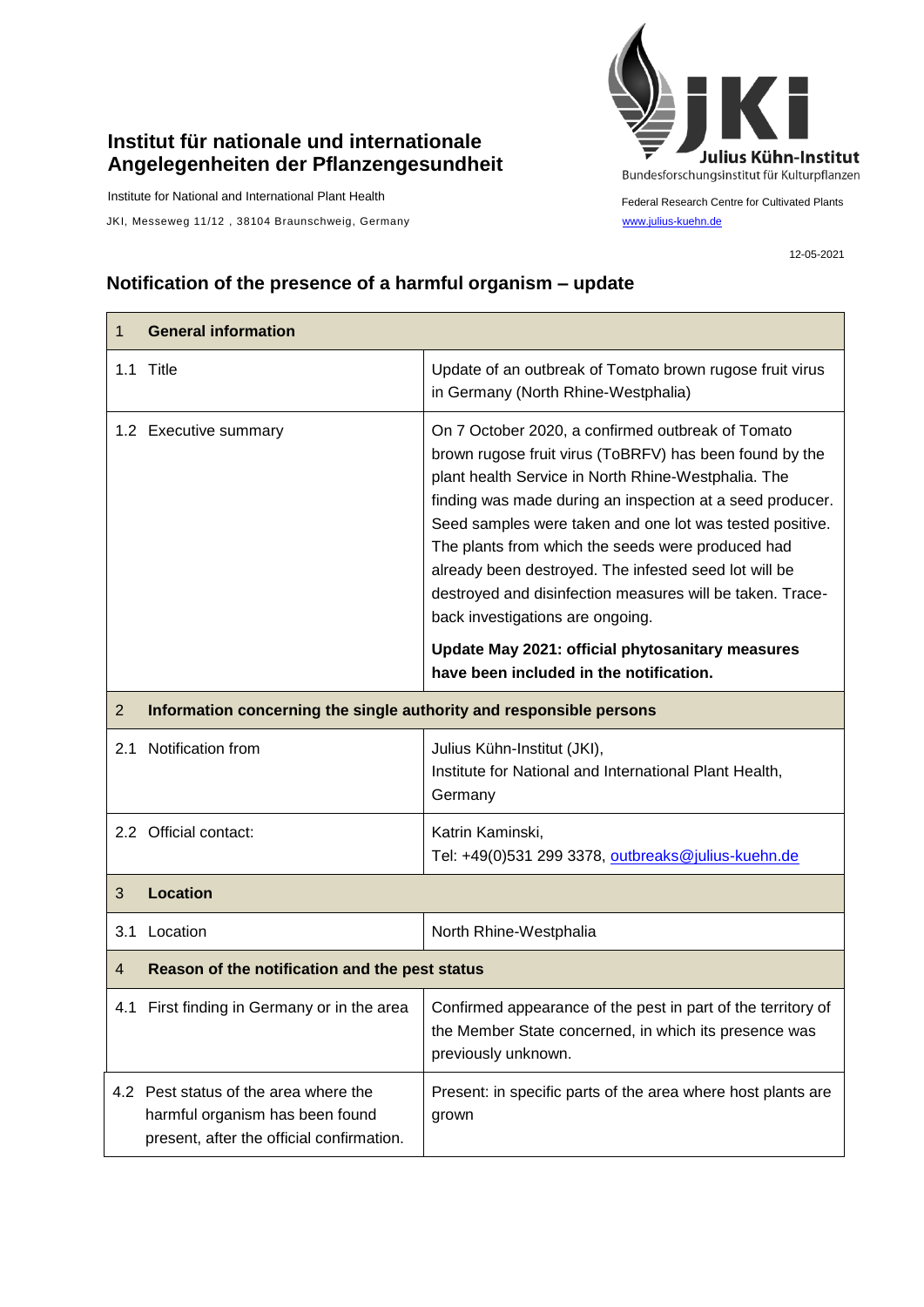|     | 4.3 Pest status in Germany before the<br>official confirmation of the presence, or<br>suspected presence, of the harmful<br>organism. | Present, under eradication                                                                                                                                                                                      |
|-----|---------------------------------------------------------------------------------------------------------------------------------------|-----------------------------------------------------------------------------------------------------------------------------------------------------------------------------------------------------------------|
|     | 4.4 Pest status in Germany after the<br>official confirmation of the presence of<br>the harmful organism.                             | Present, under eradication                                                                                                                                                                                      |
| 5   | Finding, sampling, testing and confirmation of the harmful organism                                                                   |                                                                                                                                                                                                                 |
| 5.1 | How the presence or appearance of<br>the harmful organism was found.                                                                  | Phytosanitary inspection of any type.                                                                                                                                                                           |
|     | 5.2 Date of finding:                                                                                                                  | 29-10-2020                                                                                                                                                                                                      |
| 5.3 | Sampling for laboratory analysis.                                                                                                     | 07-10-2020                                                                                                                                                                                                      |
|     | 5.4 Name and address of the Laboratory                                                                                                | Landwirtschaftskammer Nordrhein-Westfalen<br>Pflanzenschutzdienst                                                                                                                                               |
|     |                                                                                                                                       | Gartenstraße 11                                                                                                                                                                                                 |
|     |                                                                                                                                       | 50765 Köln-Auweiler                                                                                                                                                                                             |
| 5.5 | Diagnostic method                                                                                                                     | RT-qPCR                                                                                                                                                                                                         |
|     | 5.6 Date of official confirmation of the<br>harmful organism's identity.                                                              | 29-10-2020                                                                                                                                                                                                      |
| 6   | Infested area, and the severity and source of the outbreak in that area                                                               |                                                                                                                                                                                                                 |
| 6.1 | Characteristics of the infested area<br>and its vicinity.                                                                             | Physically closed conditions: greenhouse                                                                                                                                                                        |
|     |                                                                                                                                       | Plants to be (re)planted or reproduced.                                                                                                                                                                         |
|     | 6.2 Host plants in the infested area and its<br>vicinity                                                                              | Solanum lycopersicum, the seeds were produced from 60<br>tomato plants in the seed producer's greenhouse.                                                                                                       |
| 6.3 | Infested plant(s), plant product(s) and<br>other object(s).                                                                           | Solanum lycopersicum, 102 g infested seeds.                                                                                                                                                                     |
| 6.4 | Source of the outbreak                                                                                                                | Trace back investigations are ongoing.                                                                                                                                                                          |
| 7   | <b>Official phytosanitary measures</b>                                                                                                |                                                                                                                                                                                                                 |
| 7.1 | Adoption of official phytosanitary<br>measures.                                                                                       | Official phytosanitary measures have been taken<br>inside the demarcated area according to Art. 4 of<br>Implementing Regulation (EU) 2020/1191: destruction<br>of the infested seeds and disinfection measures. |
|     | 7.2 Date of adoption of the official<br>phytosanitary measures.                                                                       | 30-10-2020                                                                                                                                                                                                      |